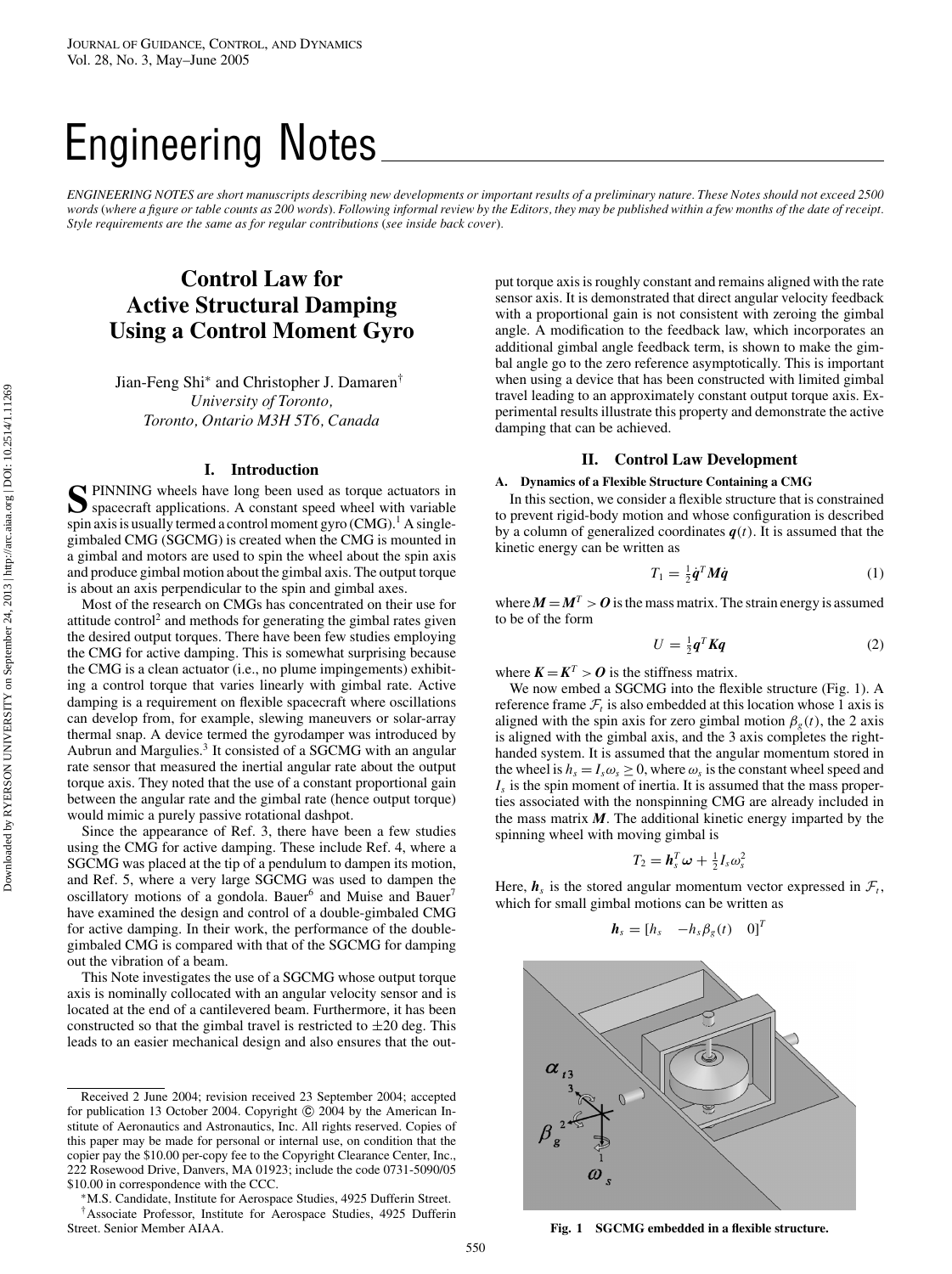The column  $\omega$  denotes the angular velocity of  $\mathcal{F}_t$  expressed in  $\mathcal{F}_t$ . If  $\mathcal{F}_t$  is rotated from its undeformed position by three small rotations  $\alpha_t = [\alpha_{t1} \ \alpha_{t2} \ \alpha_{t3}]^T$  as a result of elastic deformation, then the angular velocity, to second order, can be expressed as

$$
\boldsymbol{\omega} = \big(1 - \tfrac{1}{2}\boldsymbol{\alpha}_t^\times\big)\dot{\boldsymbol{\alpha}}_t
$$

Therefore, to second order, the spin kinetic energy can be written as

$$
T_2 = h_s \dot{\alpha}_{t1} - h_s \beta_g(t) \dot{\alpha}_{t3} + \frac{1}{2} h_s(\alpha_{t3} \dot{\alpha}_{t2} - \alpha_{t2} \dot{\alpha}_{t3}) + \frac{1}{2} I_s \omega_s^2 \tag{3}
$$

If it is assumed that the elastic rotations can be written as  $\alpha_{ti} = \psi_i^T \mathbf{q}$ ,  $i = 1, 2, 3$ , for constant columns  $\psi_i$ , then

$$
T_2 = h_s \psi_1^T \dot{\boldsymbol{q}} - \beta_g(t) h_s \boldsymbol{B}^T \dot{\boldsymbol{q}} + \frac{1}{2} \dot{\boldsymbol{q}}^T \boldsymbol{G} \boldsymbol{q} + \frac{1}{2} I_s \omega_s^2
$$

where  $\mathbf{B} = \psi_3$  and  $\mathbf{G} = h_s[\psi_2 \psi_3^T - \psi_3 \psi_2^T] = -\mathbf{G}^T$ . In addition to the preceding energy expressions, we assume that the presence of structural damping leads to a nonconservative virtual work given by  $\delta W_e = -\delta \dot{q}^T D \dot{q}$ , where  $D = D^T > 0$ . Applying Hamilton's (extended) principle to the kinetic energy  $T = T_1 + T_2$ , the strain energy  $U$ , and  $\delta W_e$  leads to the motion equation

$$
M\ddot{q} + (D + G)\dot{q} + Kq = Bh_s \dot{\beta}_g(t) \tag{4}
$$

Now, consider the Lyapunov function

$$
H(t) = \frac{1}{2}\dot{\boldsymbol{q}}^T \boldsymbol{M} \dot{\boldsymbol{q}} + \frac{1}{2}\boldsymbol{q}^T \boldsymbol{K} \boldsymbol{q} \ge 0 \tag{5}
$$

We have

$$
\dot{H} = -\dot{\boldsymbol{q}}^T \boldsymbol{D} \dot{\boldsymbol{q}} + h_s \dot{\beta}_g \boldsymbol{B}^T \dot{\boldsymbol{q}} \tag{6}
$$

where it is noted that  $\dot{\alpha}_{t3} = \mathbf{B}^T \dot{\mathbf{q}}$  is the angular velocity collocated with the CMG output torque axis. Equations (5) and (6) can be used to demonstrate the passivity property<sup>8</sup> that exists between the input  $\dot{\beta}_g$  and the output  $\dot{\alpha}_{t3}$ . It is well known that such a system can be stabilized using a strictly positive real control system connected in negative feedback.9 In the present case, the simplest implementation is a straight feedback gain

$$
\dot{\beta}_g = -k_d \dot{\alpha}_{t3}, \qquad k_d > 0
$$

which leads to

$$
\dot{H} = -\dot{\boldsymbol{q}}^T \boldsymbol{D} \dot{\boldsymbol{q}} - h_s k_d \dot{\boldsymbol{q}}^T \boldsymbol{B} \boldsymbol{B}^T \dot{\boldsymbol{q}} \leq 0
$$

Using LaSalle's theorem, the system in Eq. (4) coupled with the feedback law is asymptotically stable. This also follows when  $D = O$ if the system is observable using the output  $\dot{\alpha}_{t3} = B^T \dot{q}$ .

Integrating the feedback law leads to  $\beta_g(t) = \beta_g(0) - k_d[\alpha_{t3}(t) \alpha_{t3}(0)$ ]. If  $\beta_g(0) = 0$ , then the asymptotic stability implies that

$$
\lim_{t\to\infty}\beta_g(t)=k_d\alpha_{t3}(0)
$$

so that, in general, the gimbal angle does not tend to zero. In the interest of keeping the gimbal angle small, it would be desirable if  $\beta_g(t)$  could be made to asymptotically tend to the zero reference. To this end, we introduce the modified feedback law

$$
\dot{\beta}_g(t) = -k_d \dot{\alpha}_{t3} - k_b \beta_g(t) \tag{7}
$$

with  $k_b$  > 0. Taking Lapace transforms, we have

$$
\dot{\beta}_g(s)/\dot{\alpha}_{t3}(s) = -k_d s/(s+k_b) = -G_c(s)
$$
\n(8)

Hence, the control law is equivalent to replacing the direct angular velocity feedback with a high-pass filter  $G_c(s) = k_d s/(s + k_b)$ . In the actual controller implementation, Eq. (7) is used to determine the desired gimbal rate using actual gimbal angle feedback; highpass filtering of the angular rate measurement is not used although it is mathematically equivalent. We note that  $G_c(s)$  is analytic in the closed right-half plane and  $Re\{G_c(j\omega)\}=k_d\omega^2/(\omega^2+k_b^2)\geq 0$ . Hence,  $G_c(s)$  is positive real but not strictly positive real.<sup>10</sup> However, we can still demonstrate asymptotic stability with respect to the structural motion and gimbal motion.

Let us define  $u(t) = \beta_g$ ,  $y(t) = \dot{\alpha}_{t3}$ ,  $Q = k_b/k_d$ ,  $M = k_b/\sqrt{k_d}$ , and  $N = \sqrt{k_d}$ . Adopting the Lyapunov function

$$
V(t) = H(t) + \frac{1}{2}h_s Q\beta_g^2(t) \ge 0
$$

we have, using Eqs. (6) and (7),

$$
\dot{V} = \dot{H} + h_s Q \beta_g \dot{\beta}_g
$$
  
=  $-\dot{q}^T D \dot{q} + h_s \dot{q}^T B u - h_s Q \beta_g (k_b \beta_g + k_d y)$   
=  $-\dot{q}^T D \dot{q} + h_s y u - h_s (M \beta_g)^2 - h_s k_b \beta_g y$   
=  $-\dot{q}^T D \dot{q} - h_s y (k_b \beta_g + k_d y) - h_s (M \beta_g)^2 - h_s k_b \beta_g y$   
=  $-\dot{q}^T D \dot{q} - h_s (M \beta_g)^2 - 2 h_s M N \beta_g y - h_s N^2 y^2$   
=  $-\dot{q}^T D \dot{q} - h_s (M \beta_g + N y)^2 \le 0$ 

Clearly, we have Lyapunov stability and applying LaSalle's theorem, the invariant set contains  $\dot{\mathbf{q}} = 0$  and  $M\beta_g(t) + Ny(t) = 0$ . Because,  $\dot{q} = 0$ , it follows that  $y = B^T \dot{q} = 0$ ; hence,  $\beta_g = 0$ . Therefore,  $u = 0$ ; hence,  $Kq = 0$  implying  $q = 0$ . Thus, the system is globally asymptotically stable. This result is indicative of robust stability because it does not rely on the specific values of *M*, *D*, *G*, or *K* but only on their definiteness and symmetry properties, which depend only on the dynamical principles.

#### **B. CMG Gimbal Motor Control Law**

Denote the desired gimbal rate produced by the feedback law in Eq. (7) by  $\dot{\beta}_d$ , and let  $\dot{\beta}_g$  continue to denote the actual gimbal rate. In our experimental setup, the gimbal axis is driven by a brushed dc motor driving through a gearbox. The motor is controlled by varying the armature voltage denoted by  $V_g(t)$ . The dc motor is described by the equation  $V_g = R_a i_a + K_e \dot{\beta}_g$ , where  $R_a$  is the armature resistance,  $i_a$  is the armature current,  $K_e$  is the back electromotive force (EMF) constant, and we have neglected the armature inductance. The motor output torque is given by  $\tau = K_t i_a$ , where  $K_t$  is the motor torque constant. One possibility for making the gimbal rate track its desired value is the use of a closed-loop feedback law where the armature voltage is, for example, a proportional–integral (PI) function of the tracking error. This requires the use of potentially noisy gimbal rate measurements. We have adopted an open-loop sensorless approach where the armature voltage is given by  $V_g(t) = K_e \dot{\beta}_d(t)$ . Combining this with the preceding two relationships for the motor dynamics, we arrive at the following expression for the motor torque:

$$
\tau = K_t i_a = -(K_t K_e / R_a)(\dot{\beta}_g - \dot{\beta}_d)
$$

Hence, this approach is equivalent to using an error-driven proportional feedback law for the motor torque where the back EMF has furnished the (noiseless) gimbal rate measurement. If we neglect friction, then the gimbal torque can be approximately related to the gimbal motion by  $I_g \ddot{\beta}_g = \tau$ , where  $I_g$  is the moment of inertia of the gimbal axis assembly about the gimbal axis. When this is combined with the preceding torque expression, the closed-loop transfer function relating the desired gimbal rate to the true gimbal rate can be written as  $\dot{\beta}_g(s)/\dot{\beta}_d(s) = a/(s+a)$ , where  $a = K_e K_t/(I_a R_a)$ . In our application, the cutoff frequency *a* is much larger than the frequencies of the vibration modes that we seek to dampen.

#### **III. Experimental Results**

A SGCMG with collocated angular rate sensor was designed and built at the University of Toronto Institute for Aerospace Studies. A schematic representation of the SGCMG is shown in Fig. 2. The spin axis is controlled using a brushless dc motor, and the gimbal axis is driven with a brushed dc motor. The rate sensor is a Systron-Donner QRS-11 inertial rate sensor. The spin motor speed is measured by counting pulses generated by a Hall effect sensor on one of the motor phases. There is a quadrature encoder and an analog potentiometer on the gimbal axis. The gimbal motor gearbox ratio is 449.1:1, and the armature voltage is created using a pulse-width-modulation (PWM) signal with a frequency of 187.5 kHz. The spin motor phases were driven with a constant duty cycle PWM voltage signal so that the rotor spin rate was 4000 rpm. Open-loop control of the spin motor has been used. We compared this with closed-loop control (a PI law) of the spin motor, and the regulation was comparable. For one test we performed with a commanded spin rate of 4000 rpm,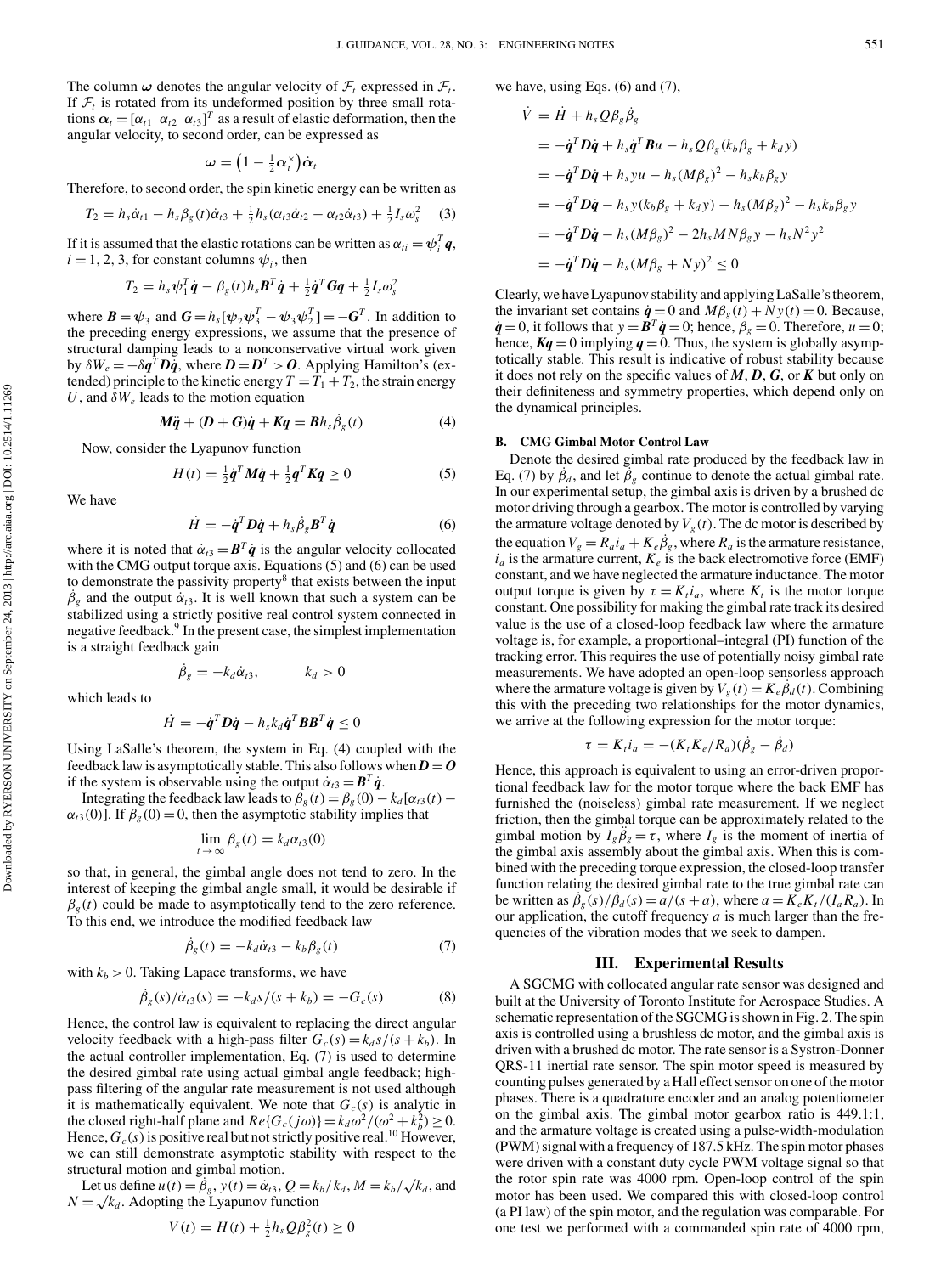

the open-loop mode produced a spin rate of  $4011 \pm 18$  rpm, and the closed-loop mode produced a spin rate of  $4000 \pm 20$  rpm. The data given here are the mean value and  $1-\sigma$  variation.

The electronics is self-contained within the device and is capable of managing power, gimbal motor PWM, and real-time computations. A 16-MHz microprocessor (the Siemens C164CI) was used. The assembled device is contained within an aluminum enclosure with dimensions  $86 \times 86 \times 155$  mm. The mass of the entire device is  $m<sub>g</sub> = 1.267$  kg. The spin inertia is  $I<sub>s</sub> = 2.08 \times$  $10^{-4}$  kg · m<sup>2</sup>, which yields a stored angular momentum of 8.71 ×  $10^{-2}$  N · m · s. When multiplied by the maximum gimbal rate that can be sensed (60.4 deg/s), the maximum control torque that can be achieved is  $92 \text{ mN} \cdot \text{m}$ . The properties of the gimbal motor are  $K_e = K_t = 4.913$  V · s/rad,  $R_a = 14.1\Omega$ , and  $I_g = 1.5 \times$  $10^{-4}$  kg · m<sup>2</sup>.

The analog potentiometer and the rate sensor are interfaced to 10-bit (with sign) analog-to-digital converters. For the potentiometer, 1 count = 0.0716 deg, and the noise was less than  $\pm 1$  count. For the rate sensor,  $1$  count  $= 0.118$  deg/s, and the noise was on the order of  $\pm 1$  count. The rate sensor exhibited a repeatable dc bias of −9 counts, which was easily removed. Both sensors are sampled by the microprocessor at a rate of 30 Hz and have low-pass analog filtering with a cutoff of 15 Hz.

This device that we have termed the GyroDamper has been attached to the end of a clamped-free cantilevered beam, which is suspended vertically. The beam is 0.5 m long and is made of aluminum with a cross section that is  $76.2 \times 1.59$  mm. A schematic representation is shown in Fig. 3. The moment of inertia of the GyroDamper about the beam attachment axis is  $J_g = 9.15 \times 10^{-3}$  kg · m<sup>2</sup>, and its first moment of mass about this axis is  $c_g = 0.108$  kg · m.

For the experimental results to be presented, an impressed tip deflection of 0.127 m with zero rate was the initial condition. The rate sensor output is shown in Fig. 4 for the open-loop case corresponding



**Fig. 5** Damping ratio vs gimbal angle feedback gain  $(k_d = 3.05)$ .

to zero gimbal and spin motion. The response is dominated by the first mode, which exhibits a damped natural frequency of 1.03 Hz and a damping ratio of  $\zeta_{1,o} = 0.0023$ .

The closed-loop rate sensor response corresponding to  $k_d = 3.05$ and  $k_b = 0$  increased the damping ratio to  $\zeta_{1,c} = 0.025$ . The selected value of  $k_d$  is the maximum rate gain that could be selected without saturating the gimbal motor voltage. The gimbal angle is also shown in Fig. 4 ( $k_b = 0$ ), and, as expected, the gimbal angle does not tend to zero. Next, the value of  $k_b$  was increased to 1.40 s<sup>-1</sup> with  $k_d$  unchanged. The closed-loop response from the rate sensor and the gimbal angle history are given in Fig. 4. The damping ratio has been reduced to  $\zeta = 0.012$ , but the gimbal angle now clearly decreases toward zero. A graph of the damping ratio realized in the first vibration mode as a function of the value of  $k_b$  is given in Fig. 5. All values were determined experimentally with the fixed value of  $k_d$  = 3.05. Clearly, the damping ratio falls off monotonically with  $k_b$ , and this relationship is linear for  $k_b$  sufficiently small. It has already been noted that for  $k_b > 0$ , the gimbal angle tends to the zero reference asymptotically. Because the effective damping is reduced as *kb* increases, one might wonder if there are any advantages to increasing  $k_b$ . By examining the gimbal angle trajectories for the various values of  $k<sub>b</sub>$ , it was noted that the time it takes for the gimbal angle to become "centered" about  $\beta_g = 0$  decreases as  $k_b$  increases. This time is approximately 15 s in Fig. 4.

#### **IV. Conclusions**

Active damping of flexible structures has been examined using a collocated SGCMG and angular rate sensor, referred to here as the GyroDamper. It has been demonstrated mathematically and experimentally that direct feedback between the angular rate sensor and the gimbal rate leads to asymptotic stability but, in general, the gimbal angle does not go to the zero reference asymptotically. A simple modification to the feedback law that incorporates an